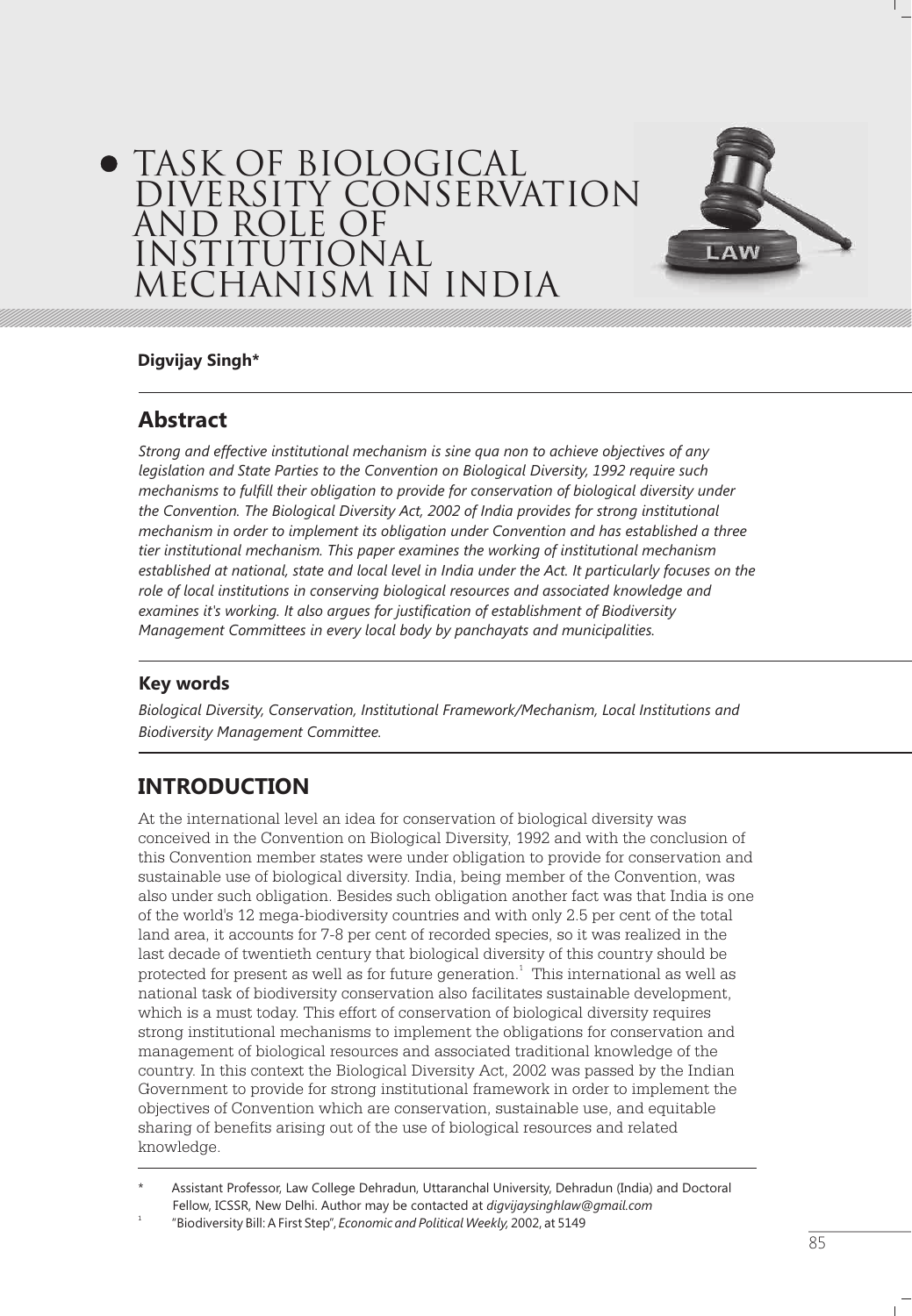This legislation is an important step in direction to incorporate the Convention on Biological Diversity's policy framework at the national level and was considered long overdue by various academicians and non-governmental organizations (NGOs) working in the field of intellectual property rights (IPRs) and biodiversity  $\,$  conservation. $\,$  Since biological resources are largely undocumented and with knowledge systems being collective effort of rural local communities, who have protected and nurtured them the valuable role of local bodies was also recognized. It is in this context present paper is an attempt to examine the international legal framework of conservation of biological diversity. Further, this paper examines the working of institutional mechanism established in India, particularly three tier institutional mechanism of India. The main focus of this paper is on role of local institutions in conservation of biological diversity and working of biodiversity management committees at local level.

### **INTERNATIONAL TASK OF BIOLOGICAL DIVERSITY CONSERVATION**

In the past, 'biological resources' $^3$  were considered as common heritage of mankind. But, in the wake of the advances in biotechnology, both developed and developing countries realized the importance of biological resources and then began exploitation of these resources. To regulate undue exploitation of these resources, the Convention on Biological Diversity was adopted in 1992, aiming to achieve conservation of biological diversity; sustainable use of its components; and fair and equitable sharing of the benefits arising out of the utilization of genetic resources.<sup>4</sup> The Convention recognizes that conservation of biological diversity is a common concern and is integral part of the socio and economic development of humanity. It covers all ecosystems, species, and genetic resources. It links traditional conservation efforts to the economic goal of using biological resources sustainably. It sets principles for the fair and equitable sharing of benefits arising from the use of genetic resources, 5 especially those intended for commercial use.

The Convention expressly recognizes the sovereign right of states over their biological resources and acknowledges the dependence of indigenous and local communities over their biological resources and the need to share equitably the benefits arising from the use of traditional knowledge. Articles 3 and 15 of the Convention recognize the sovereign rights of nation states over their biological resources and their authority to determine access to genetic resources through national legislation. The Convention also stresses on sustainable use of biological resources. It also covers the rapidly expanding field of biotechnology through its Cartagena Protocol on Bio-safety, addressing technology development and transfer, benefit-sharing and bio-safety issues. Countries that join the convention are obliged to implement its provisions and it reminds decision-makers that biological resources are finite and sets out a 6 philosophy of sustainable use.

<sup>2</sup> Rajesh Sagar, "*Intellectual Property, Benefit-Sharing and Traditional Knowledge: How Effective is the Indian Biological Diversity Act, 2002?",* 8 *Journal of World Intellectual Property,* 2005, pp.383-388, at 383

<sup>3</sup> The Convention on Biological Diversity, 1992, Article 2 reads as: "biological resources" includes genetic resources, organisms or parts thereof, populations, or any other biotic component of ecosystems with actual or potential use or value for humanity.

<sup>4</sup> The Convention on Biological Diversity, 1992, Preamble

<sup>5</sup> Milind Wani and Persis Taraporevala, "CoP-11 on Biodiversity: An Opportunity to Go beyond Business as Usual", XLVII (38) *Economic & Political Weekly,* 2012, at 10

*<sup>6</sup> Ibid.*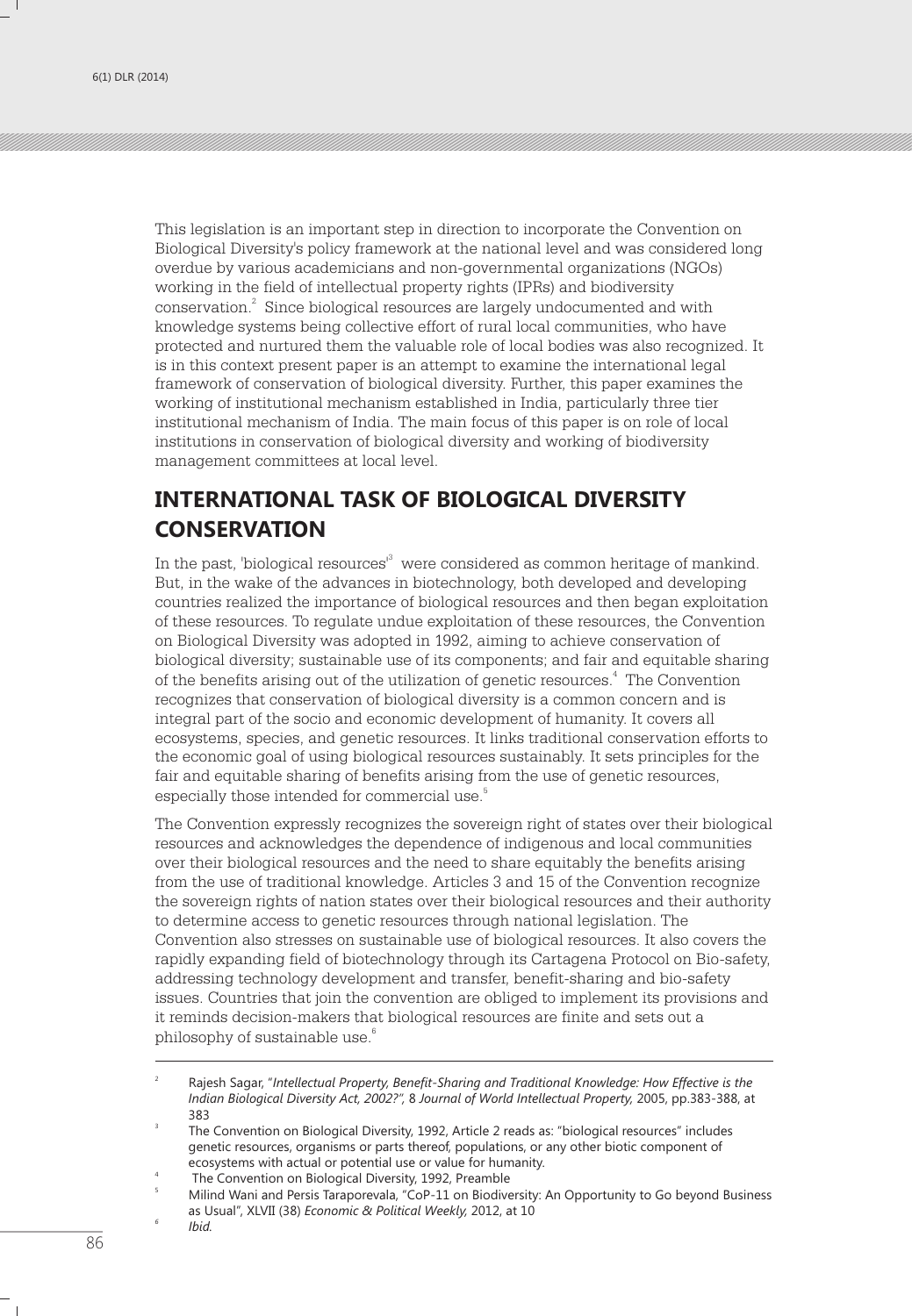

The issues dealt with under the Convention include measures and incentives for the conservation and sustainable use of biological diversity; regulation of access to genetic resources; access to and transfer of technology, including biotechnology; technical and scientific cooperation; impact assessment; education and public awareness; provision of financial resources; and national reporting on efforts to implement treaty commitments. $^7\,$  Above mentioned issues may only be short out with the help of strong and effective institutional mechanism. However, the major obstacle before such mechanism is a shift in focus from the ecological and scientific value of biological diversity to its commercial value. The highest decision making body of the Convention is the Conference of the Parties (CoP) which convenes after every two years and in October 2012, India hosted the 11th Conference of the Parties (CoP-11) in Hyderabad. In October, 2010, the Conference of the Parties (CoP-10) to the Convention adopted the Nagoya Protocol on Access and Benefit Sharing. The Nagoya Protocol is a significant achievement for developing countries in asserting sovereign  $\,$ right over their biological diversity and associated traditional knowledge. $^8$ 

### **BIODIVERSITY CONSERVATION AND INSTITUTIONAL MECHANISMS IN INDIA**

India is rich in biological resources but had no clear legislative framework to regulate access, use and rights over such resources until the Biological Diversity Act, 2002 was enacted. After its enactment such framework is evident to some extent. The Act provides for strong institutional framework in order to implement the objectives of CBD.<sup>9</sup> The Act reaffirms the sovereign rights of states over their biological resources and makes provision for conservation, sustainable utilization and equitable sharing of benefits arising out of the utilization of biological resources and knowledge.<sup>10</sup> It establishes different institutions responsible for permit, guideline and the supervision for the implementation of the Act. These are the National Biodiversity Authority (NBA) at national level, State Biodiversity Boards (SBBs) at state level, and Biodiversity Management Committees (BMCs) at the local level constituted by *panchayats* and municipalities. The following part discusses these institutions in detail.

#### *National Biodiversity Authority (NBA)*

The Central Government was preoccupied with establishing the institutional mechanisms, particularly at the national level from the beginning. After enactment of the Act, in 2003, the National Biodiversity Authority (NBA) was set up by the Ministry of Environment and Forest (MoEF) at Chennai as body corporate.<sup>11</sup> The NBA consists of a Chairperson, who shall be an eminent person having adequate knowledge and experience in the conservation and sustainable use of biological diversity and in matters relating to equitable sharing of benefits, to be appointed by the Central Government.<sup>12</sup> Besides chairperson three *ex officio* members to be appointed by the

Rahul Goel, "Protection and Conservation- TRIPs and CBD: A Way Forward", 3(5) *Journal of Intellectual Property Law & Practice,* 2008, at 334

Harry Jonas, Kabir Bavikatte and Holly Shrumm, "Community Protocols and Access and Benefit Sharing", 12(3) Asian Biotechnology and Development Review, 2010, pp.49-76, at 50

<sup>9</sup> Shalini Bhutani, Kanchi Kohli, "Ten Years of the Biological Diversity Act", XLVII(39) *Economic & Political Weekly,* 2012, pp.15-18, at 15

<sup>&</sup>lt;sup>10</sup> The Biological Diversity Act, 2002, Preamble

The National Biodiversity Authority has been established *w.e.f.* 01/10/2003, *vide* S.O. 1147(E), dated 1<sup>st</sup> October 2003.

<sup>&</sup>lt;sup>12</sup> The Biological Diversity Act, 2002, *supra* note 10, Section 8(4)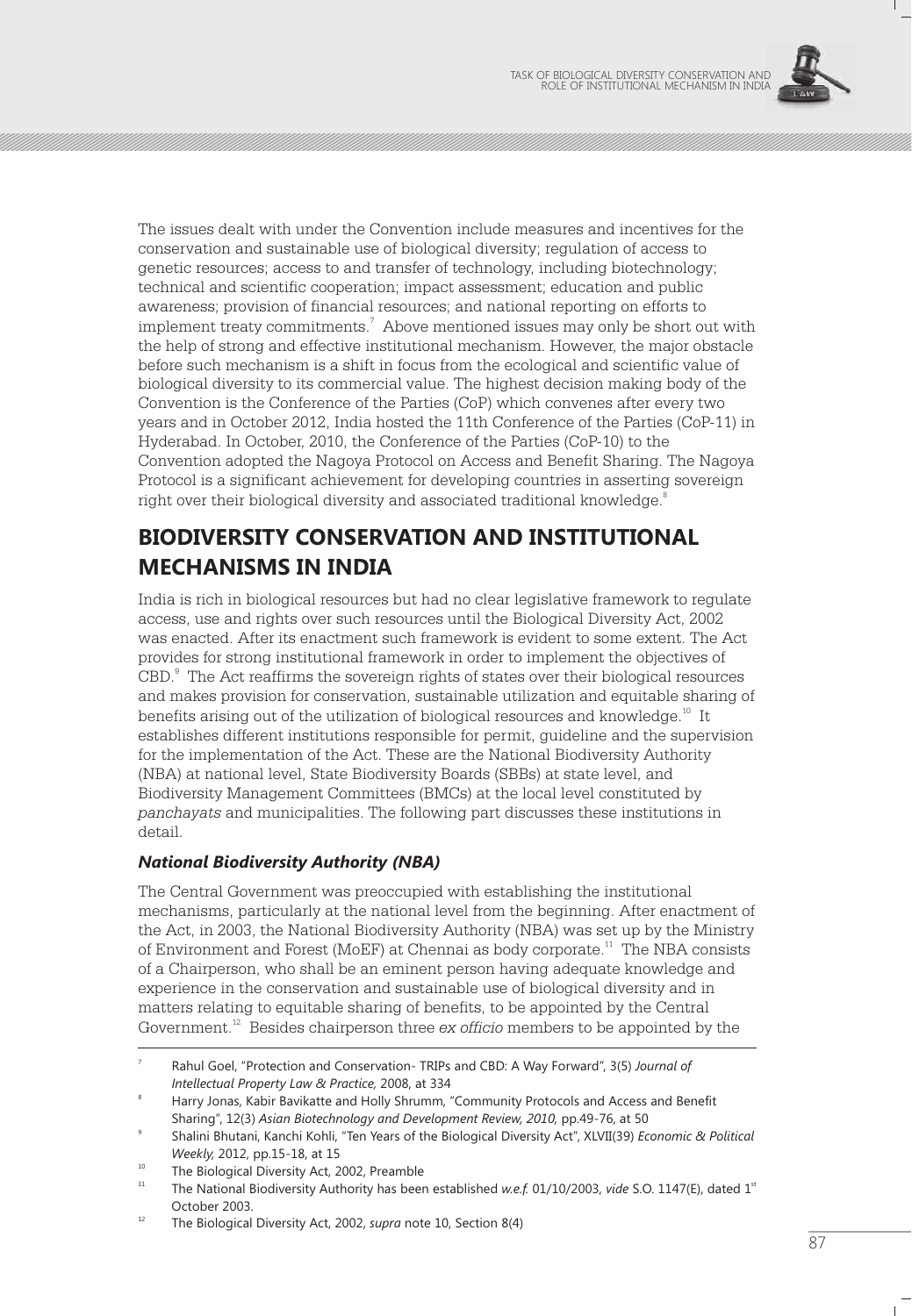Central Government, one representing the Ministry dealing with Tribal Affairs and two representing the Ministry dealing with Environment and Forests of whom one shall be the Additional Director General of Forests or the Director General of Forests; seven *ex officio* members to be appointed by the Central Government to represent respectively the Ministries dealing with Agricultural Research and Education, Biotechnology, Ocean Development, Agriculture and Cooperation, Indian Systems of Medicine and Homoeopathy, Science and Technology, Scientific and Industrial Research; and five non-official members to be appointed from amongst specialists and scientists having special knowledge of, or experience in, matters relating to conservation of biological diversity, sustainable use of biological resources and equitable sharing of benefits arising out of the use of biological resources, representatives of industry, conservers, creators and knowledge-holders of biological resources.<sup>13</sup>

The NBA is an autonomous body that performs facilitative, regulatory and advisory function for Government of India on issue of conservation, sustainable use of biological resource and fair equitable sharing of benefits of use. The Act mandates implementation of the act through decentralized system with the NBA focusing on advice the Central Government on matters relating to the conservation of biodiversity, sustainable use of its components and equitable sharing of benefits arising out of the utilization of biological resources; advice the State Government in the selection of areas of biodiversity importance to be notified under sub-section (1) of section 37 as heritage sites and measures for the management of such heritage sites. The NBA delivers its mandate through a structure that comprises of the Authority, secretariat, SBBs, BMCs and Expert Committees.<sup>14</sup> It is argued that the NBA is largely an inter-ministerial committee with a number of non-official members to be appointed from the scientific community, industry representatives, conservers, creators and knowledge holders.<sup>15</sup>

The Act also provides for the establishment of Committees by the NBA to deal with agro-biodiversity<sup>16</sup>. <sup>17</sup>It has an advisory role to Central and State Governments and an important role in opposing the granting of intellectual property rights on Indian biological resources or associated knowledge outside of India. The responsibilities of the NBA are important in the context to regulate the approval of activities dealing with access to biological resources and associated knowledge; transfer of research results; and acquisition of intellectual property rights. The NBA shall regulate those matters by regulations and issuance of guidelines.<sup>18</sup> However, it is argued that the structure of NBA is skewed in favour of government and bureaucracy and civil society has not been given adequate representation in the NBA. Moreover, by packing NBA with government representatives there is danger that NBA may virtually become a puppet in the hands of the government. $1$ 

 $13$  *Ibid.* 

 $14$  *Id.*, Section 8(3)

<sup>15</sup> Christoph Antons, "*Sui Generis* Protection for Plant Varieties and Traditional Knowledge in Biodiversity and Agriculture: The International Framework and National Approaches in the Philippines and India", 6 *The Indian Journal of Law and Technology,* 2010, pp.91-139 at 127

<sup>16</sup> The Biological Diversity Act, 2002, *supra* note 10, Explanation of section 13(1) defines agrobiodiversity, which means biological diversity of agriculture related species and their wild relatives.

<sup>&</sup>lt;sup>17</sup> *Id.*, Section 13

 $18$  *Id.*, Section 18

<sup>19</sup> K. Ravi Srinivas, "Biodiversity Bill Nice Words, No Vision", *Economic and Political Weekly*, 2000, at 3917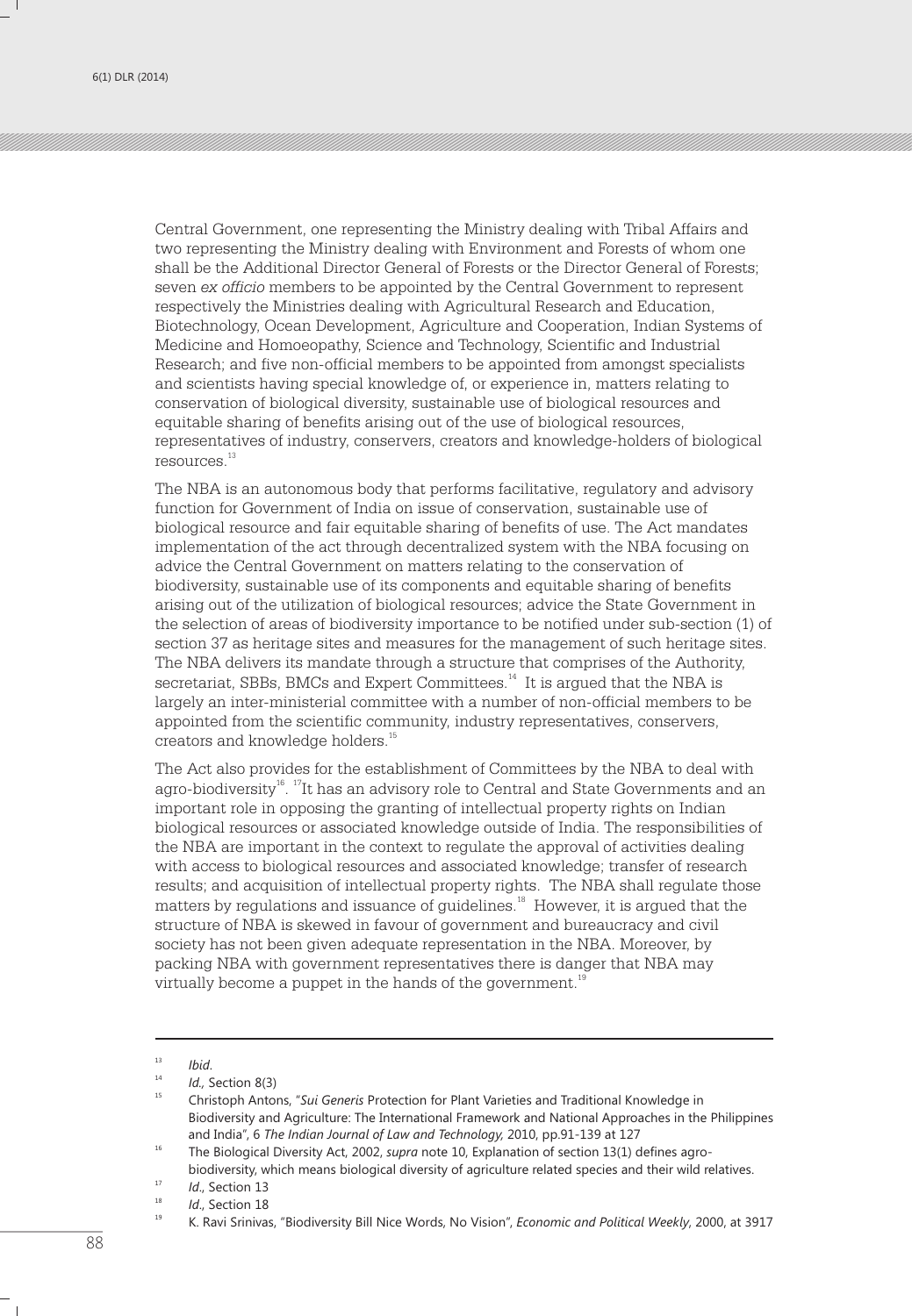

#### *State Biodiversity Boards (SBB)*

The next Authority established under the Act is State Biodiversity Boards at State levels. The Act establishes State Biodiversity Boards for the purposes of this Act as body corporate.<sup>20</sup> This board is established by State Governments at state level. The Board shall consists of a Chairperson who shall be an eminent person having adequate knowledge and experience in the conservation and sustainable use of biological diversity and in matters relating to equitable sharing of benefits, to be appointed by the State Government; and other 10 members.<sup>21</sup> Amongst 10 members five *ex officio* members to be appointed by the State Government to represent the concerned Departments of the State Government; and five members to be appointed from amongst experts in matters relating to conservation of biological diversity, sustainable use of biological resources and equitable sharing of benefits arising out of the use of biological resources.<sup>22</sup> State Biodiversity Boards are also interdepartmental committees with additional members drawn from experts on biodiversity and sustainability.<sup>23</sup>

So far all the states have established the SBBs except the newly constituted state of Telangana. The State Biodiversity Boards advises the State Governments, subject to guidelines issued by the Central Government, on matters relating to conservation of biodiversity, sustainable use of its components and equitable sharing of benefits arising out of utilization of biological resources; regulates commercial utilization by granting approvals or otherwise request for or bio-survey and bio-utilization of any biological resource by Indians; and performs such other functions as necessary to carry out the provisions of this Act or as prescribed by the State Governments.<sup>24</sup> There is no provision for the establishment of such mechanism in Union Territories, however, NBA shall exercise the powers and perform the functions of a State Biodiversity Board in Union Territories. $^{25}$  In relation to any Union territory, the National Biodiversity Authority may delegate all or any of its powers or functions to such person or group of persons as the Central Government specify.<sup>26</sup>

There is requirement of prior intimation to State Biodiversity Board for obtaining biological resource for commercial utilization, or bio-survey and bio-utilization for commercial utilization by the person, who is a citizen of India or a body corporate, association or organization which is registered in India. But, the provisions of this section shall not apply to the local people and communities of the area, including growers and cultivators of biodiversity, and *vaids* and *hakims,* who have been practicing indigenous medicine. $27$  The prior intimation to the SBBs shall be given in the manner prescribed by the State Government and on receipt of an intimation the State Biodiversity Board may, in consultation with the concerned local bodies and after making enquires as to its conservation may by order prohibit or restrict any such activity if it is of opinion that such activity is detrimental or contrary to the objectives of conservation and sustainable use of biodiversity or equitable sharing of benefits arising out of such activity. Any information given for prior intimation shall be kept confidential and shall not be disclosed, either intentionally or unintentionally to any

<sup>&</sup>lt;sup>20</sup> The Biological Diversity Act, 2002 *supra* note 10, Section 22(1)

<sup>&</sup>lt;sup>21</sup> *Id.*, Section 22(4)

 $\frac{22}{23}$  *Ibid.* 

<sup>&</sup>lt;sup>23</sup> Christoph Antons, *supra* note 15, at 128

<sup>&</sup>lt;sup>24</sup> The Biological Diversity Act, 2002, *supra* note 10, Section 23

<sup>25</sup> *Id*., Section 22(2)

*<sup>26</sup> Ibid*.

*Id.*, Section 7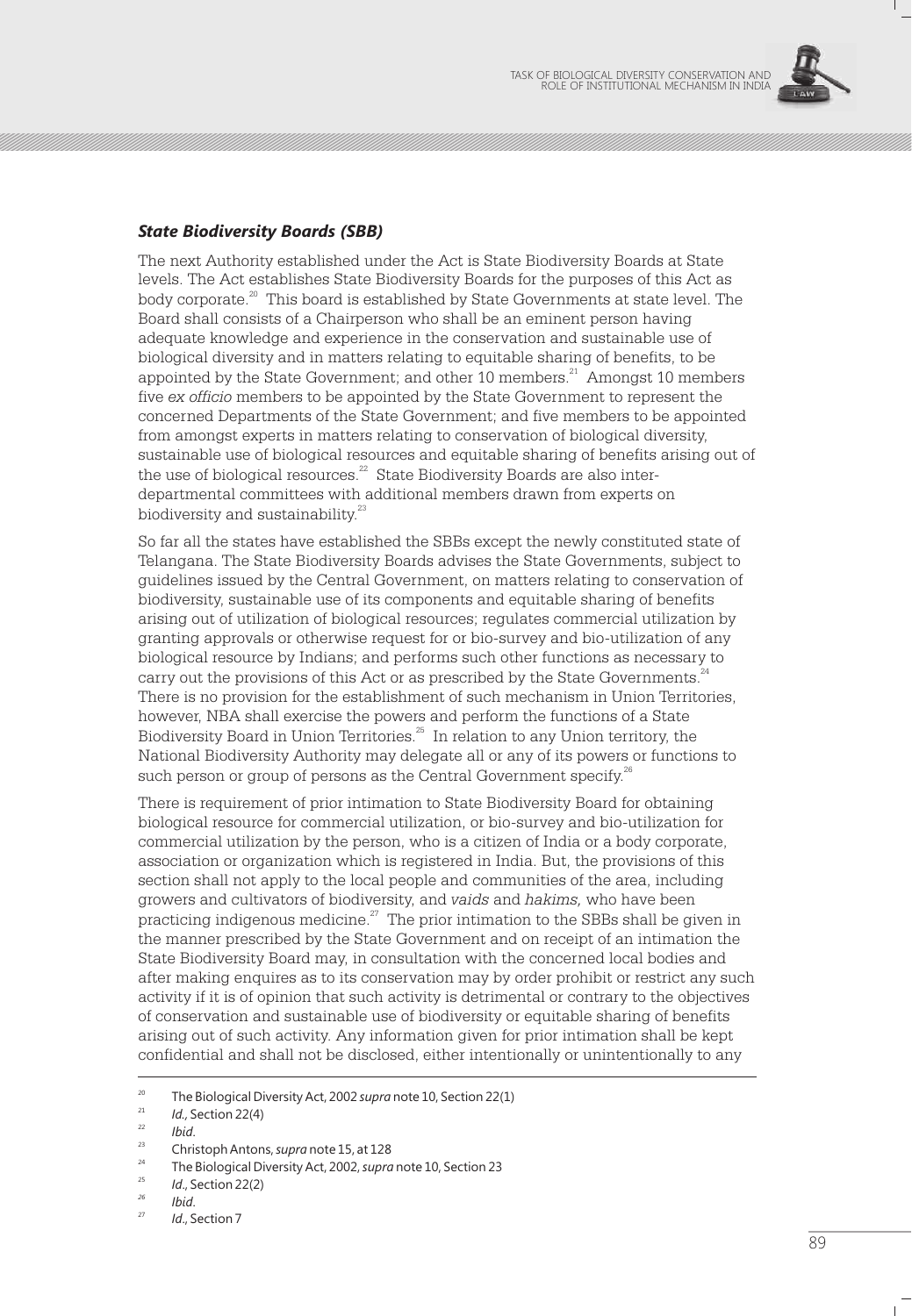person.<sup>28</sup> The Act further gives power to the SBBs to establish Committees to deal with agro-biodiversity.<sup>29</sup>

#### *Biodiversity Management Committee (BMC)*

The next Authority established under the Act is Biodiversity Management Committees (BMCs), which are established at the local level. $30$  The Act makes mandatory for every local body to constitute a Biodiversity Management Committee within its jurisdiction.<sup>31</sup> The BMCs consists of a Chairperson elected from amongst the members of the committee in a meeting to be chaired by the Chairperson of the local body and not more than six persons nominated by the local body, of whom not less than one third should be women and not less than 18 per cent should belong to the Scheduled Castes/Scheduled Tribes. The local Member of Legislative Assembly/Member of Legislative Council and Member of Parliament would be special invitees to the meetings of the Committee. $32$ 

These committees are constituted to promote conservation, sustainable use and documentation of biological diversity including preservation of habitats, conservation of land races<sup>33</sup>, folk varieties<sup>34</sup> and cultivars<sup>35</sup>, domesticated stock and breeds of animals and micro-organisms, and chronicling of knowledge relating to biological diversity.<sup>36</sup> These bodies will be consulted by the other bodies in their decision making processes *i.e.* NBA and SBBs, although they may levy fees and charges for biological resources collected within their areas. As we know this Act establishes three tier institutional mechanisms in India and at the local level it is BMCs. It is mandatory for local institutions to establish biodiversity management committee in its local jurisdiction. This obligation has been fulfilled to a large extent by all most of all the states and the numbers of Biodiversity Management Committees established in different states are as:

| <b>States</b>     | <b>NO. of BMCs</b> | <b>States</b> | <b>NO. of BMCs</b> |
|-------------------|--------------------|---------------|--------------------|
| Andhra Pradesh    | 439                | Manipur       | 49                 |
| Arunachal Pradesh | 20                 | Meghalaya     | 84                 |
| Assam             | 131                | Mizoram       | 22.1               |
| Chatttisgarh      | 27                 | Nagaland      | 10                 |
| Goa               | 11                 | Orissa        | $---$              |
| Gujarat           | 2124               | Punjab        | 55                 |
| Haryana           | $- - -$            | Rajasthan     | 26                 |
| Himachal Pradesh  | 106                | Sikkim        | 7                  |
| Jharkhand         | 36                 | Tamil Nadu    | 13                 |
| Karnataka         | 4,384              | Tripura       | 179                |
| Kerala            | 1043               | Uttar Pradesh | 9                  |
| Madhya Pradesh    | 23,743             | Uttarkhand    | 734                |
| Maharashtra       | 603                | West Bengal   | 81                 |
|                   |                    | <b>Total</b>  | 34,135             |

As on August 14, 2014, available at: *http://nbaindia.org/content/20/35/1/bmc.html*

<sup>32</sup> *Id.,* Rule 22

<sup>28</sup> *Id*., Section 24

*Id.*, Section 25 reads as: the provisions of sections 9 to 17 shall apply to a State Biodiversity Board. Section 13 provides for establishment of Committees by the NBA to deal with agro-biodiversity. This section is applicable

 $^{30}$  *Id.*, Section 41

The Biological Diversity Rule, 2004, Rule 22(1)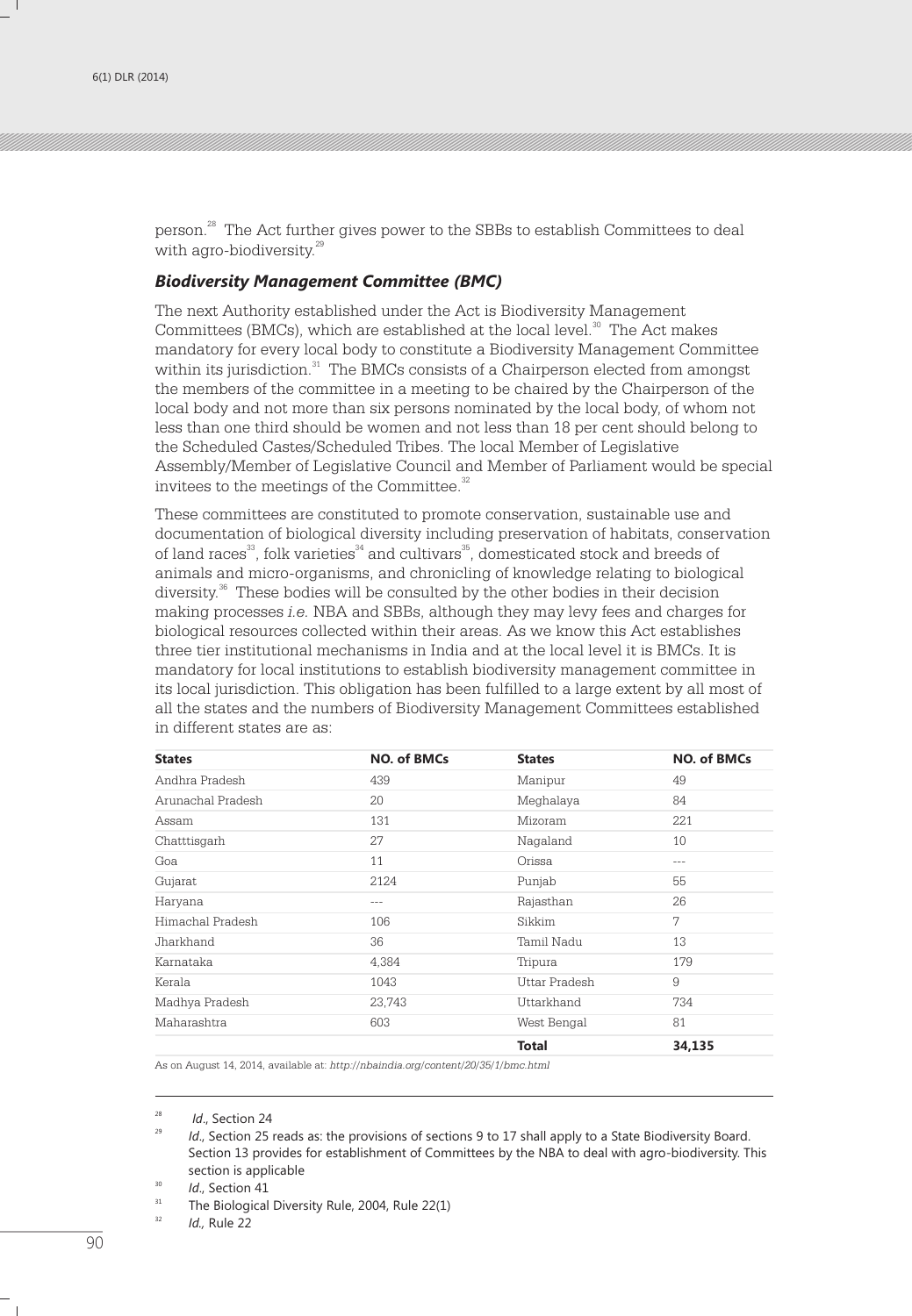

At local level BMCs are responsible for promoting conservation, sustainable use and documentation of biological diversity including preservation of habitats, conservation of land races, folk varieties and cultivators, domesticated stocks and breeds of animals and microorganisms and chronicling of knowledge relating to biological diversity. The main function of the BMC is to prepare People's Biodiversity Register in consultation with local people. The National Biodiversity Authority and the State Biodiversity Boards shall provide guidance and technical support to the Biodiversity Management Committees for preparing People's Biodiversity Registers (PBRs). The People's Biodiversity Registers shall be maintained and validated by the Biodiversity Management Committee. The Register shall contain comprehensive information on availability and knowledge of local biological resources, their medicinal or any other use or any other traditional knowledge associated with them.

The Committee shall also maintain a register giving information about the details of the access to biological resources and traditional knowledge granted details of the collection fee imposed, and details of the benefits derived and the mode of their sharing. The other functions of the BMC are to advice on any matter referred to it by the State Biodiversity Board or Authority for granting approval, to maintain data about the local *vaids* and practitioners using the biological resources.<sup>37</sup> It is mandatory for the NBA and the SBB to take consultation of the Biodiversity Management Committees while taking any decision relating to the use of biological resources and associated knowledge occurring within the territorial jurisdiction of the Biodiversity Management Committee.<sup>38</sup> The Biodiversity Management Committees may also levy charges by way of collection fees from any person for accessing or collecting any biological resource for commercial purposes from areas falling within its territorial jurisdiction.<sup>39</sup>

#### *Biodiversity Funds*

The Act establishes biodiversity funds at national, states and local levels for administration of benefits to claimants and community benefits, conservation purposes and management of heritage site. Some of the funds, however, may also be used for purposes of socio-economic development and to meet expenses incurred. The Act, for above purposes, constitutes a National Biodiversity Fund (NBF) which shall be credited any grants and loans made to the NBA; all charges and royalties received by the NBA under this Act; and all sums received by the NBA from such other sources.<sup>40</sup> This Fund is applied for channeling benefits to the benefit claimers; conservation and promotion of biological resources and development of areas from where such biological resources or associated knowledge has been accessed; and socio-economic development of areas in consultation with the local bodies 41 concerned.

<sup>&</sup>lt;sup>33</sup> The Biological Diversity Act, 2002, *supra* note 10, Explanation (c) of Section 41(1) defines "land race" which means primitive cultivar that was grown by ancient farmers and their successors.

Id., Explanation (b) of Section 41(1) defines "folk variety" which means a cultivated variety of plant that was developed, grown and exchanged informally among farmers.

<sup>&</sup>lt;sup>35</sup> *Id.*, Explanation (a) of Section 41(1) defines "cultivar" which means a variety of plant that has originated and persisted under cultivation or was specifically bred for the purpose of cultivation.

 $^{36}$  *Id.*, Section 41(1)

<sup>&</sup>lt;sup>37</sup> The Biological Diversity Rule, 2004, *supra* note 31, Rule 22

<sup>&</sup>lt;sup>38</sup> The Biological Diversity Act, 2002, supra note 10, Section 41(2)

<sup>&</sup>lt;sup>39</sup> *Id.*, Section 41(3)

<sup>40</sup> *Id*., Section 27(1)

<sup>41</sup> *Id*., Section 27(2)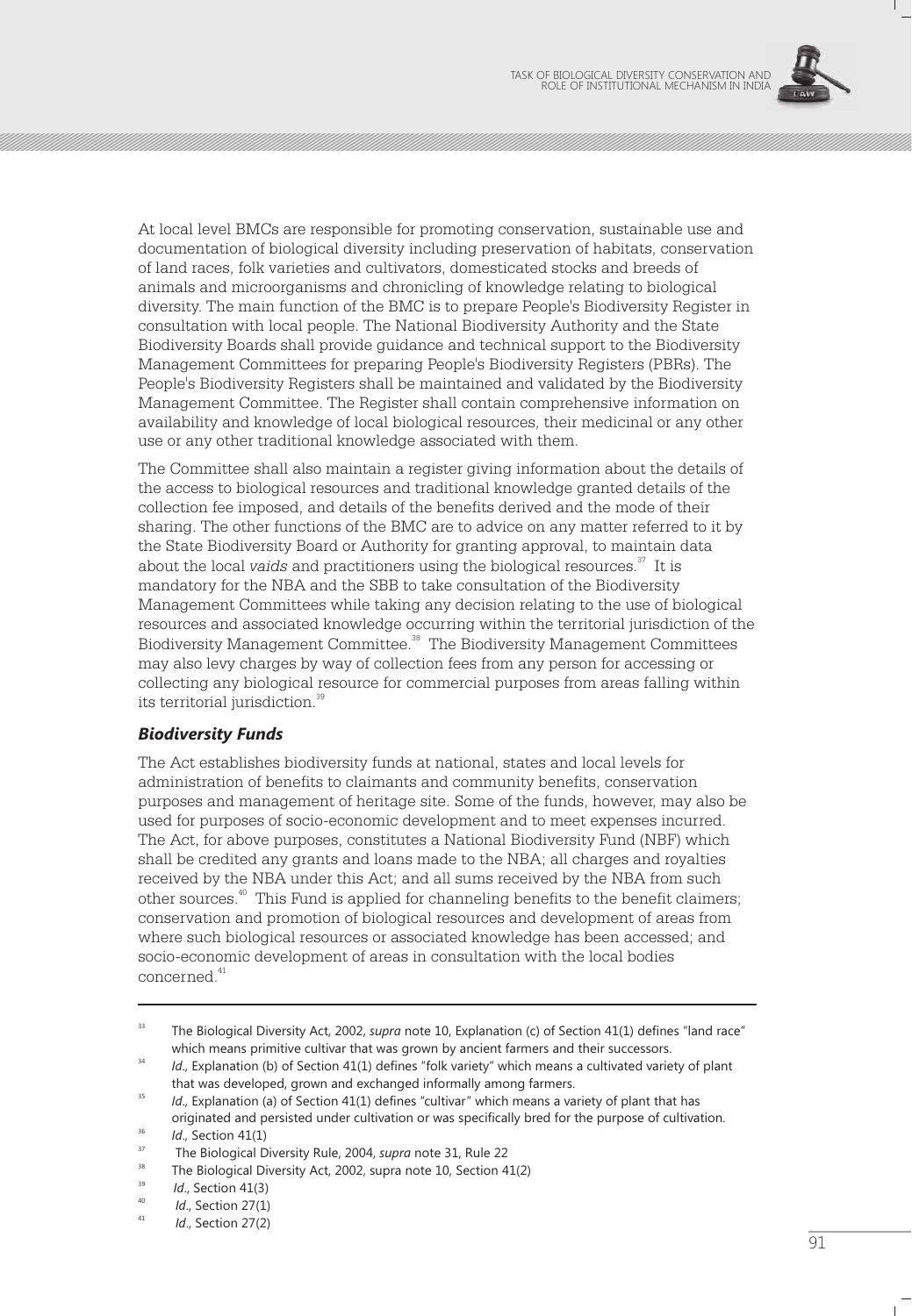The Act constitutes State Biodiversity Funds (SBFs) which shall be credited any grants and loans made to the State Biodiversity Board under section 31; any grants or loans made by the National Biodiversity Authority; and all sums received by the State Biodiversity Board from other sources.<sup>42</sup> This fund is applied for the management and conservation of heritage sites; compensating or rehabilitating any section of the people economically affected by notification under sub-section (1) of section 37; conservation and promotion of biological resources; socio-economic development of areas from where such biological resources or associated knowledge has been accessed; and meeting the expenses incurred for the purposes authorized by this  $Act.<sup>43</sup>$ 

The Act constitutes a Local Biodiversity Fund at every area notified by the State Government where any institution of self-government is functioning and there shall be credited any grants and loans made under section 42; any grants or loans made by the National Biodiversity Authority; any grants or loans made by the State Biodiversity Boards; fees received by the Biodiversity Management Committees; and all sums received by the Local Biodiversity Fund from such other sources as may be decided upon by the State Government.<sup>44</sup> In cases where specific individuals or group of individuals are identified, the monetary benefits will be paid directly to the Local Biodiversity Fund to be used by the Biodiversity Management Committee (BMC). The State Government may prescribe for the management and the custody of the Local Biodiversity Fund (LBF) and the purposes for which such fund shall be applied. The Fund shall be used for conservation and promotion of biodiversity in the areas falling within the jurisdiction of the concerned local body and for the benefit of the community in so far such use is consistent with conservation of biodiversity.<sup>45</sup>

### **WORKING OF INSTITUTIONAL MECHANISMS UNDER BD ACT, 2002**

The NBA, SBBs and BDCs are seen as the key institutions to achieve far reaching objectives of Biological Diversity Act of India. One of the important function of the National Biodiversity Authority is to advise the Central Government on matters relating to the conservation of biodiversity, sustainable use of its components and equitable sharing of benefits arising out of the utilization of biological resources; and the State Governments in the selection of areas of biodiversity importance to be notified under sub-section (1) of section 37 as heritage sites  $46$  and measures for the management of such heritage sites. $47$  The Authority may take any measures necessary to oppose the grant of intellectual property rights in any country outside India on any biological resource obtained from India or knowledge associated with such biological resource which is derived from India.<sup> $48$ </sup> As on August 26, 2014, 877 applications have been received by the Authority out of which 481 applications have cleared and 310 applications are under process at various stages and 101 applications have been closed including 15 cleared applications.<sup>49</sup> The NBA has supported in

<sup>42</sup> *Id*., Section 32(1)

<sup>43</sup> *Id*., Section 32(2)

<sup>44</sup> *Id*., Section 43

<sup>45</sup> *Id*., Section 44

The State Government may, from time to time in consultation with the local bodies, notify in the Official Gazette, areas of biodiversity importance as biodiversity heritage sites under this Act.

<sup>47</sup> The Biological Diversity Act, 2002, *supra* note 10, Section 18(3)

*<sup>48</sup> Id*., Section 18(4)

<sup>49</sup> Available at: *http://nbaindia.org/content/333/25/1/approval.html* [Accessed on September 11, 2014]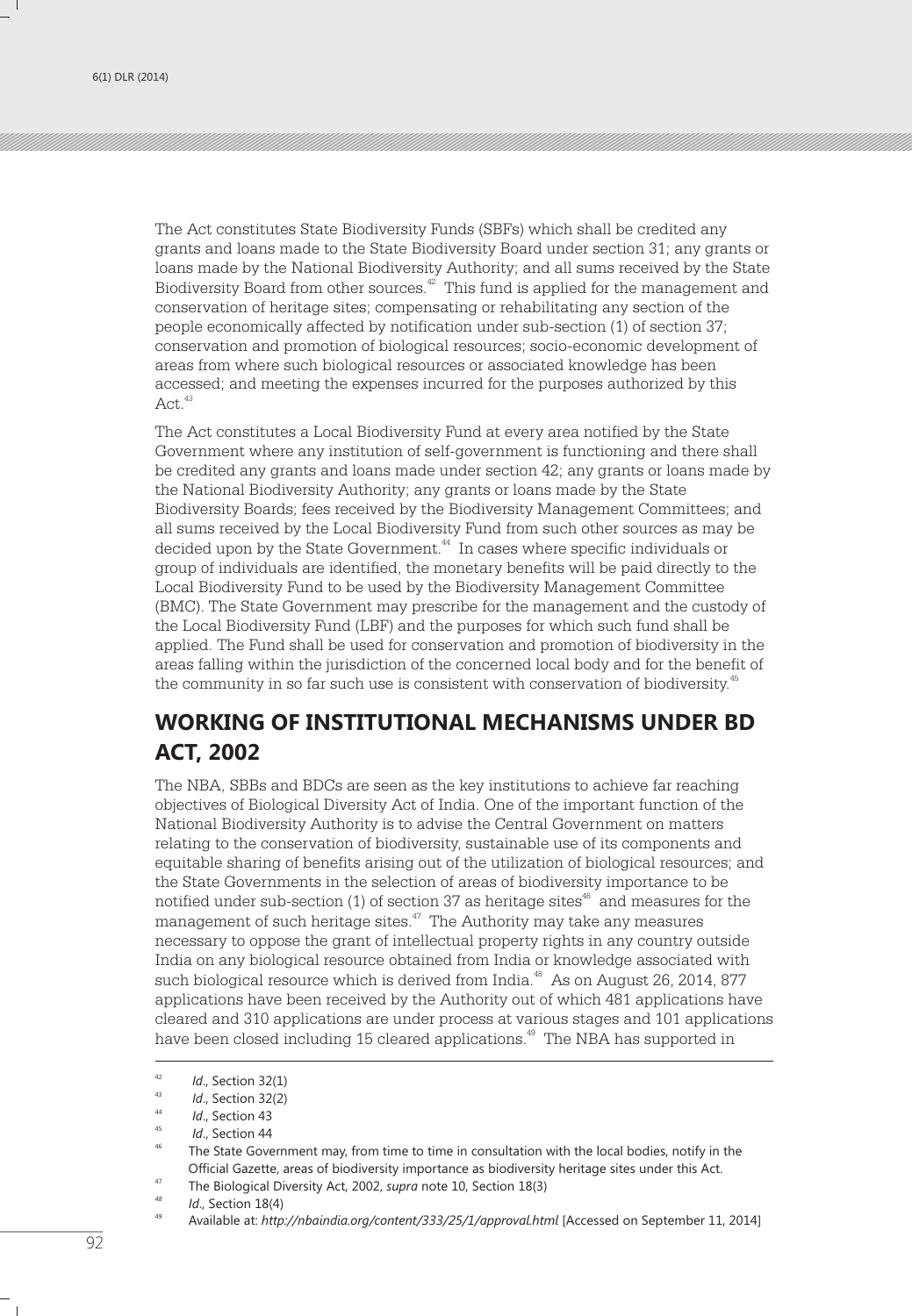

creation of SBBs in 26 States and has facilitated in establishment of around 34,135 BMCs, since its establishment.<sup>50</sup>

The NBA has approved thirty six access applications, transfer of fifteen research results applications; three hundred and ninety one intellectual property rights applications, thirty eight third party transfers and forty collaborative research projects under section 5. The agreement between NBA and the applicants has been signed for nineteen access applications, transfer of twelve research results applications, seventy five intellectual property rights applications and twenty five third party transfer applications.<sup>51</sup> The Government of India has also undertaken efforts to establish biodiversity registries and digital libraries to prevent patenting of Indian traditional knowledge abroad. These include the People's Biodiversity Registers, which are an important task for the Biodiversity Management Committees, and the Traditional Knowledge Digital Library (TKDL), which is currently focused on traditional medicine and medicinal plants.<sup>52</sup> As on August 14, 2014, 1863 Peoples' Biodiversity Registers have been maintained across the country.<sup>53</sup>

The primary task of NBA and SBBs has been setting targets for the number of BMCs to be formed in a stipulated time period, and for the number of Plant Breeders' Registers (PBRs) to be compiled.<sup>54</sup> The success story of SBBs may be seen in the context of the number of BMCs formed in the state. The State of Kerala is the first state to have BMCs in all its 978 village *panchayats,* 60 municipalities, and five corporations. However, incentives for encouraging innovative practices are prescribed as addendums to the process of BMC formation, rather than necessary attributes of it.<sup>55</sup> The idea of establishment of BMCs at local level recognizes the important role of local bodies in conservation of biological diversity and its associated knowledge. BMCs are envisaged as the third stair of decision making on who will access, use, and/or conserve biological diversity in the local area under their jurisdiction. The law required that every local government body in the country shall set up BMC. Supporters of the law saw immense potential for decentralized governance by local communities who could exercise control over bio-diverse ecosystems, both cultivated and wild, and their constituent parts. Critics saw it as over-regulation, and a severe undermining of the real custodians of biodiversity at the least, and a sell out to biobased trade at its worst.<sup>56</sup>

In implementing the provision of the Act, BMCs come to the last in the line of authority after the NBA and SBBs but, law does not necessitate this hierarchy. The focus of command needs to be established locally with BMCs, which the NBA and SBBs are legally required to consult before taking any decisions on local biological  $s$  resources and associated knowledge.<sup>57</sup> In some cases, the consultation may become

<sup>50</sup> Available at: *http://nbaindia.org/content/20/35/1/bmc.html* [Accessed on September 13, 2014]

<sup>51</sup> Available at: *http://nbaindia.org/text/19/AgreementsignedbytheApplicantwithNBAMAT.html* [Accessed on September 11, 2014]

<sup>&</sup>lt;sup>52</sup> P. Pushpangadan and K. Narayanan Nair, "Value Addition and Commercialization of Biodiversity and Associated Traditional Knowledge in the Context of the Intellectual Property Regime", 10 *Journal of Intellectual Property Rights,* 2005, pp.441-453, at 447

<sup>53</sup> Available at: *http://nbaindia.org/content/105/30/1/pbr.html* [Accessed on September 13, 2014]

<sup>54</sup> Kanchi Kohli and Shalini Bhutani, "Biodiversity Management Committees: Lost in Numbers", XLIX(16) *Economic & Political Weekly,* 2014, pp.18-20, at 18

*<sup>55</sup> Ibid*.

*<sup>56</sup> Ibid*.

<sup>57</sup> The Biological Diversity Act, 2002 *supra* note 10, Section 41(2)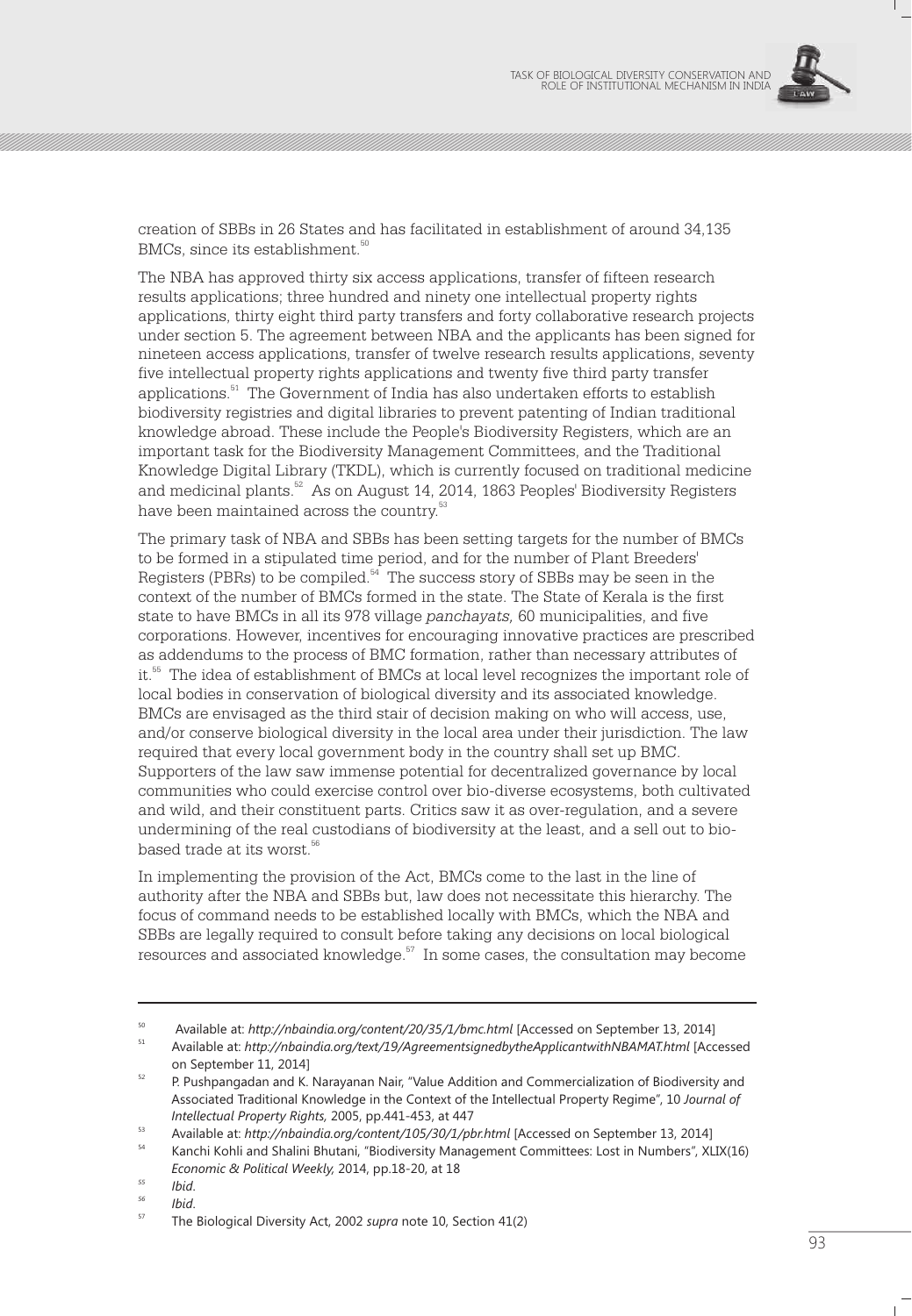prior informed consent; in others, the consent may be merely on paper.<sup>58</sup> In other instances of well intended capacity building, the emphasis may be on training to either create better PBRs or look out for potential contracts.<sup>59</sup> This is how numbers of BMCs are taken as marks of the BD Act's success story. Yet, not all people in a certain geographical space share a common vision of either conservation or use of biological heritage. In the current design of BMCs governance, states are predisposed to organize communities into institutional structures that can be identified and legally contracted with.<sup>60</sup>

It is said that the Act has further been supplemented with the Rules of 2004.<sup>61</sup> Much to the disappointment of local activists and NGOs favouring decentralized decision making and administration, the Rules confirmed the central role of the Authority in decisions about access, knowledge transfer and intellectual property rights.<sup>62</sup> According to Rule 14, which provides for procedure for access to biological resources and associated traditional knowledge, it is the Authority that enters into an agreement regarding access with an applicant "after consultation with the concerned local bodies" and it is in the Authority's discretion to impose conditions, including the quantum of monetary and other incidental benefits, restrictions or to revoke an approval under certain conditions.<sup>63</sup> Benefits will be given directly to the individuals or group of individuals or organization only in cases where biological resources or knowledge are accessed directly from them. In all other cases monetary benefits will be deposited in the Biodiversity Funds which in turn is used for the conservation and development of biological resources and socio-economic development of areas from where resources have been accessed.<sup>64</sup>

The Act had received mixed responses as it contains some progressive provisions towards ensuring community control over biological resources and associated traditional knowledge. But, the enactment of the Biological Diversity Rule, 2004 has reduced the role of BMCs and now these Committees may be considered mere data providers. This received severe response and criticism from different sections of civil society and community representatives as they felt that such Rules would simply place a vast mass of people all over the country, mainly tribals, farming communities, indigenous people at the compassion of a central or state level system of the management.<sup>65</sup>

Social Activists demanded for stronger Biodiversity Management Committees at local level and argued that there is limited role of local body and these bodies remains confined in it limits to the collection of data for the People's Biodiversity Registers and to the giving of advice to the Authority and State Biodiversity Boards during the granting of approvals.<sup>66</sup> In 2007, *panchayats* and community representatives from the

<sup>58</sup> Kanchi Kohli and Shalini Bhutani, *supra* note 54, at 19

<sup>59</sup> *Ibid*.

<sup>60</sup> *Ibid*.

<sup>61</sup> In exercise of the powers conferred by Section 62 of the Biological Diversity Act, 2002 for carrying out the purposes of this Act; and in super session of the National Biodiversity Authority (Salary, Allowances and Conditions of Service of Chairperson and other Members) Rules, 2003, except as respect to things done or omitted to be done before super session, the Central Government has enacted the Biological Diversity Rule, 2004, G.S.R. 261(E)

<sup>62</sup> Christoph Antons *supra* note 15, at 128

<sup>63</sup> The Biological Diversity Rule, 2004, supra note 31, Rules 15 and 16

<sup>64</sup> Aditi Choudhary, "The Biological Diversity Act, 2002: Is it the Right Solution?", XXVI *Delhi Law Review,*  2004, pp.126-142, at 135

<sup>65</sup> The Biological Diversity Rule, 2004, *supra* note 31, Rules 15 and 16

<sup>66</sup> *Id*., Rule 22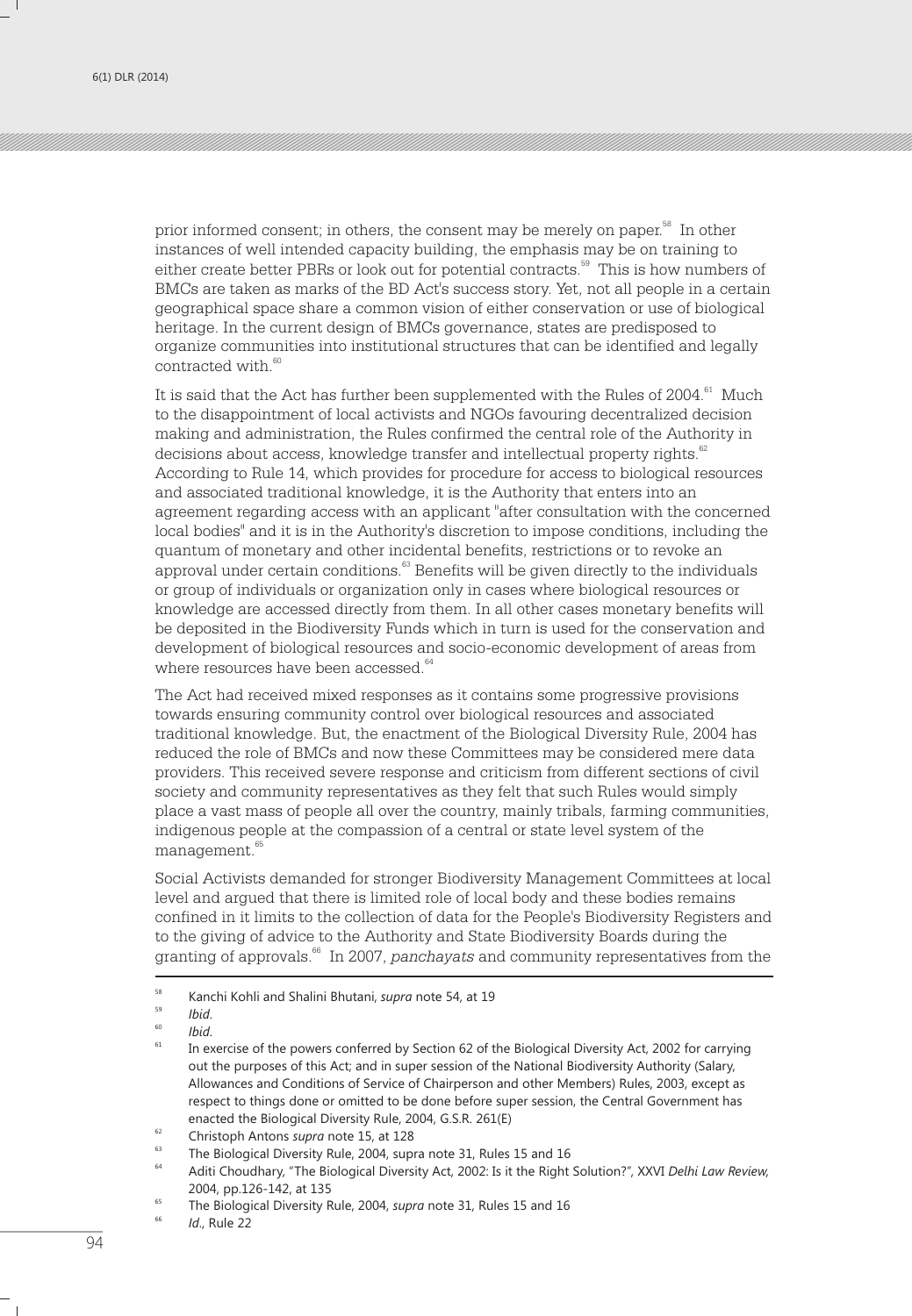

states of Tamil Nadu, Andhra Pradesh, Uttar Pradesh, Orissa and Meghalaya submitted over 3,000 resolutions to Prime Minister of India expressing their serious concerns over implementation of bio-diversity legislation, and in particular the Biological Diversity Rules, 2004 by State Governments.<sup>67</sup> They argued that though the Act itself describes the communities as "conserver and preservers" of biodiversity, the Rules delineating the provisions of the Act limit the power and function of the very same communities to only documentation of their resources and knowledge, with no legal provision to exercise control over what is documented.<sup>68</sup>

The working of the Act is criticized in number of ways.<sup>69</sup> The fact is that about 40 per cent of the world wide accessions for food crops are in the collections of the Consultative Group for International Agricultural Research (CGIAR) and India is itself highly dependent on access to these resources and to resources from other regions but, the Act is silent over this issue.<sup>70</sup> It is said that due to lack of extraterritorial authority, the NBA cannot effectively monitor applications outside India and it would neither have the time nor the resources to challenge patents in many foreign jurisdictions.<sup> $71$ </sup> The relationship between the discretionary decisions of the NBA on benefit sharing and the agreements reached between applicants and knowledge holders remains unclear.

The local communities do not have automatic right to the benefits, but depend on the directions about the funds by the authorities. The determination of benefit sharing and the formula for it, needs fine tuning and the possibility of joint IP ownership as stipulated in section 21 of the Act may hardly be acceptable to multinational companies. In spite of attempts to avoid overlaps with the plant varieties legislation, there clearly is such an overlap with regard to agro-biodiversity and related benefitsharing decision making. Therefore, it is concluded that the Act in practice does not provide effective measures for protection of biological resources and is heavily biased against the interests of tribal and local communities who are the guardians of associated knowledge. The lenient provisions for Indian nationals and especially for Indian industry even seem to encourage commercial exploitation of resources rather than giving impetus to the conservation of biodiversity or to benefit-sharing with the local communities.

## **CONCLUSION**

The issue of biological diversity conservation had become a global issue in 1992; however, this global issue requires national efforts to deal with. Today there are 193 Members State to the Convention and they have provided for conservation of biological diversity in different manners including institutional mechanisms, which suited to their requirements. The forgoing discussion on the institutional mechanism and working of the Indian legal framework suggests that an important deal has been accomplished but, much still remains to be done. The biggest challenge in this context appears to be the slow pace at which the provisions are being applied. The institutional framework conceived in the Indian law include local bodies, but it is important to note here that there are all the probability that in reality the progress

<sup>71</sup> *Ibid*.

<sup>67</sup> "The bio-diversity Act is progressive, but not fool-proof", *The Financial Express,* New Delhi, April 29, 2007, available at: *http://www.financialexpress.com/news/story/106130* [accessed on July 14, 2014]

 $\frac{68}{69}$  *Ibid.* 

<sup>69</sup> Rajesh Sagar, *supra* note 2, at 387

 $\frac{70}{71}$  *Ibid.*